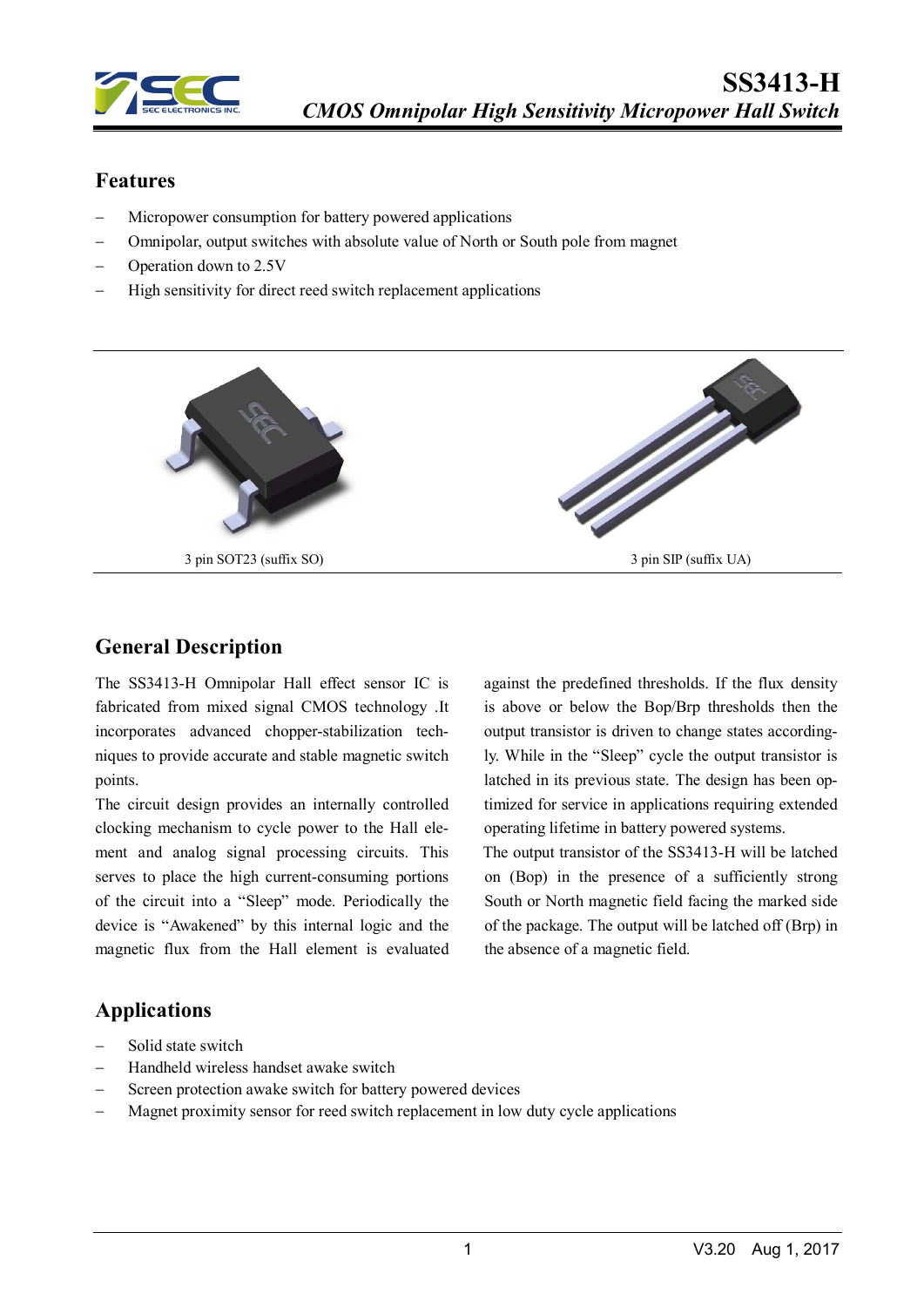

# **Typical Application Circuit**



SEC's pole-independent sensing technique allows for operation with either a north pole or south pole magnet orientation, enhancing the manufacturability of the device. The state-of-the-art technology provides the same output polarity for either pole face.

It is strongly recommended that an external bypass

capacitor be connected (in close proximity to the Hall sensor) between the supply and ground of the device to reduce both external noise and noise generated by the chopper-stabilization technique. This is especially true due to the relatively high impedance of battery supplies.

# **Functional Block Diagram**

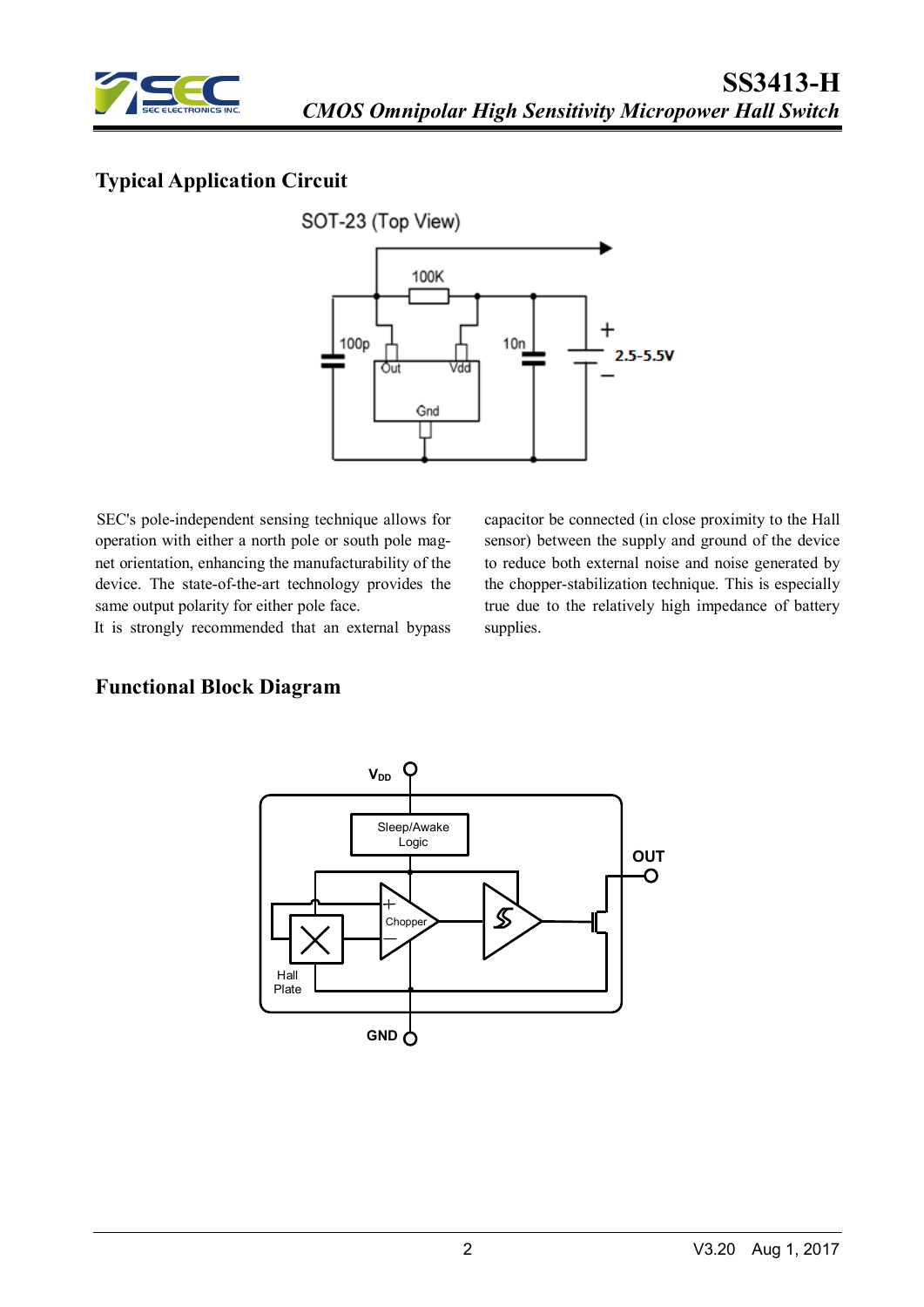

# **Pin Definitions and Descriptions**

| <b>SOT Pin <math>N_2</math> SIP Pin <math>N_2</math></b> | <b>Name</b>  | <b>Type</b> | <b>Function</b>       |
|----------------------------------------------------------|--------------|-------------|-----------------------|
|                                                          | $\rm V_{DD}$ | Supply      | Supply Voltage pin    |
|                                                          | OUT          | Output      | Open Drain Output pin |
|                                                          | GND          | Ground      | Ground pin            |



# **Internal Timing Circuit**

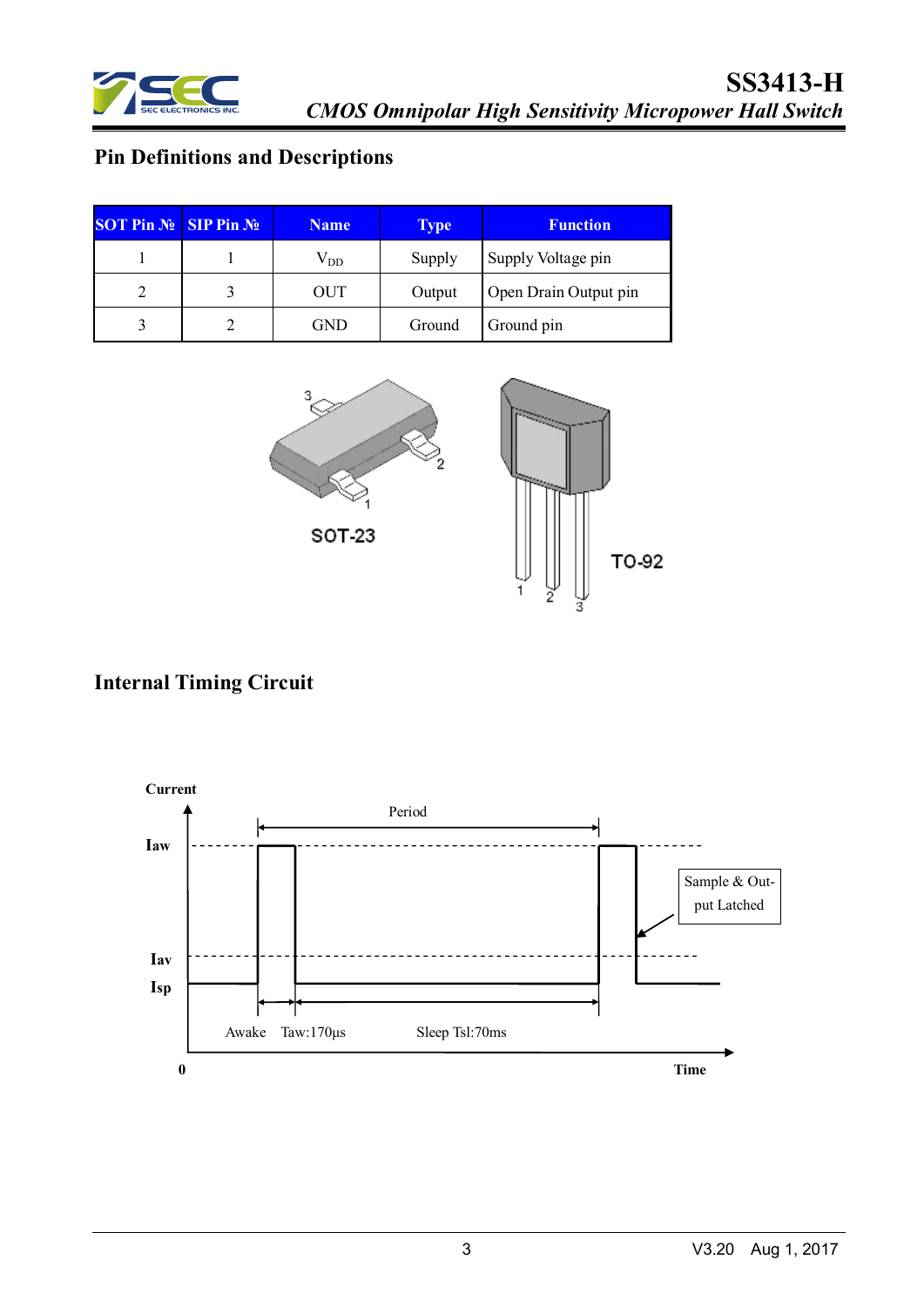

# **Absolute Maximum Ratings**

| <b>Parameter</b>                   | <b>Symbol</b> | <b>Value</b> | <b>Units</b> |
|------------------------------------|---------------|--------------|--------------|
| Supply Voltage (operating)         | $V_{DD}$      |              |              |
| Supply Current                     | $I_{DD}$      |              | mA           |
| Output Voltage                     | $V_{OUT}$     |              |              |
| <b>Output Curent</b>               | $I_{OUT}$     | 10           | mA           |
| <b>Operating Temperature Range</b> | $\rm T_A$     | $-40$ to 125 | $\Gamma$     |
| <b>Storage Temperature Rang</b>    | $T_S$         | $-50$ to 150 | $\circ$      |
| <b>ESD Sensitivity</b>             |               | 6000         |              |

Exceeding the absolute maximum ratings may cause permanent damage. Exposure to absolute-maximum rated conditions for extended periods may affect device reliability.

### **DC Electrical Characteristics**

| $BC$ operating Farameters. $FA = 25$ C, $T  T = 7$ . |                  |                        |            |            |            |              |
|------------------------------------------------------|------------------|------------------------|------------|------------|------------|--------------|
| <b>Parameter</b>                                     | <b>Symbol</b>    | <b>Test Conditions</b> | <b>Min</b> | <b>Typ</b> | <b>Max</b> | <b>Units</b> |
| Operating voltage                                    | $\rm V_{DD}$     | Operating              | 2.5        | 3          | 5.5        | V            |
| Supply current                                       | $I_{DD}$         | Average                |            |            |            | μA           |
| <b>Output Current</b>                                | $I_{\text{OUT}}$ |                        |            |            | 1.0        | mA           |
| <b>Saturation Voltage</b>                            | $\rm V_{SAT}$    | $IOUT=0.8mA$           |            |            | 0.4        | V            |
| Awake mode time                                      | $T_{AW}$         | Operating              |            | 170        |            | $\mu S$      |
| Sleep mode time                                      | $T_{SL}$         | Operating              |            | 40         | 70         | mS           |

#### DC Operating Parameters:  $T_A = 25^{\circ}C$ ,  $V_{DD} = 3V$ .

# **Magnetic Characteristics**



| <b>PARAMETER</b>       | <b>Symbol</b>                 | <b>Min</b>               | <b>Type</b> | <b>Max</b> | <b>Units</b> |
|------------------------|-------------------------------|--------------------------|-------------|------------|--------------|
| <b>Operating Point</b> | $\mathbf{\omega}_{\text{OD}}$ | $\overline{\phantom{0}}$ | $+/-18$     | $+/-23$    | US           |
| Release Point          | $D_{ID}$                      | $+/-5$                   | $+/-10$     |            | US           |
| <b>Hysteresis</b>      | $\mathbf{D}_{\rm hVS}$        | $\overline{\phantom{0}}$ |             | -          | US           |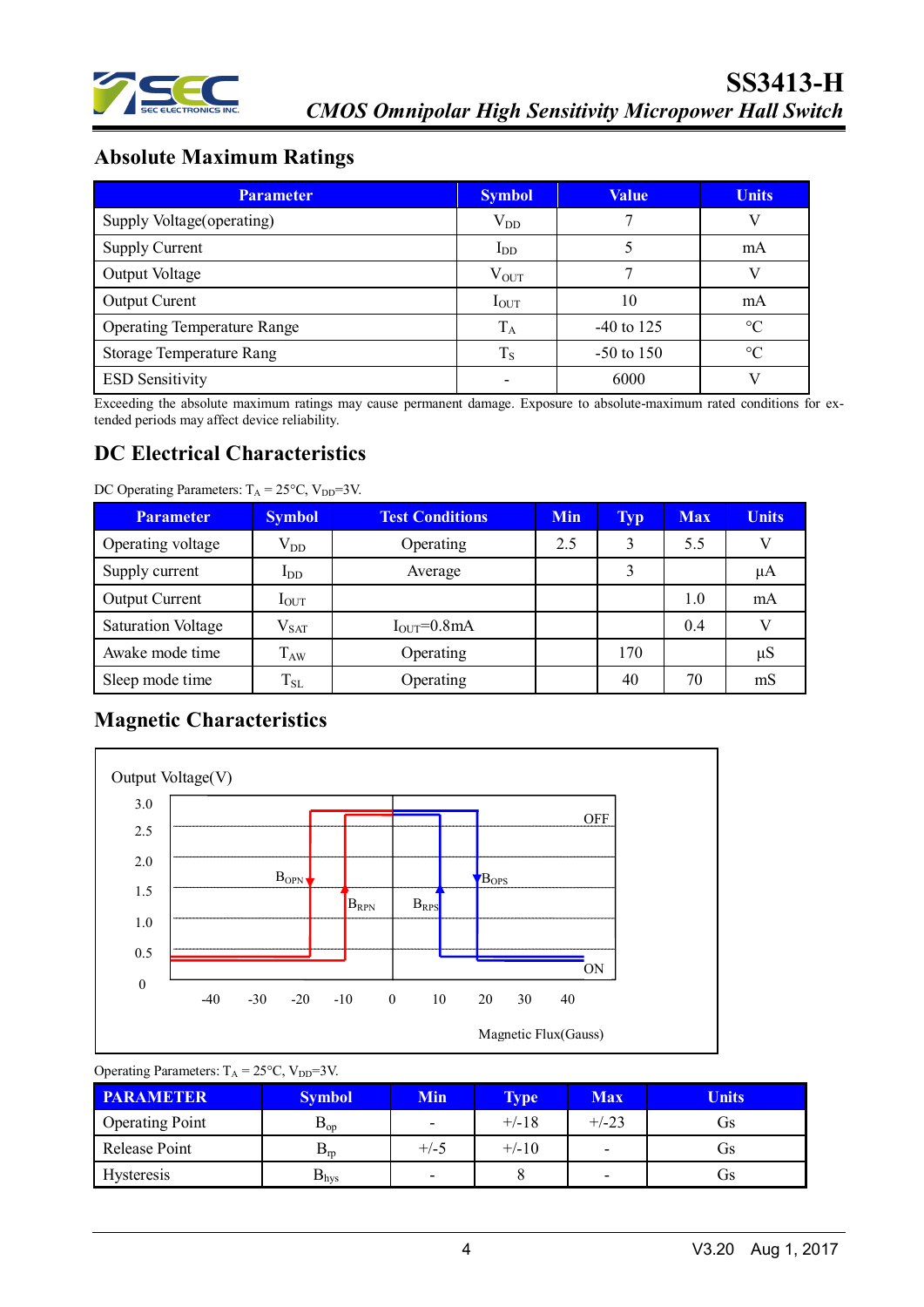

### **ESD Protection**

Human Body Model (HBM) tests according to: Mil. Std. 883F method 3015.7

|                    |                  | <b>Limit Values</b> |            | Unit |              |  |
|--------------------|------------------|---------------------|------------|------|--------------|--|
| <b>Parameter</b>   | <b>Symbol</b>    | <b>Min</b>          | <b>Max</b> |      | <b>Notes</b> |  |
| <b>ESD</b> Voltage | V <sub>ESD</sub> |                     | ±6         | kV   |              |  |

# **Performance Characteristics**



### **Unique Features**

#### **CMOS Hall IC Technology**

The chopper stabilized amplifier uses switched capacitor techniques to eliminate the amplifier offset voltage, which, in bipolar devices, is a major source of temperature sensitive drift. CMOS makes this advanced technique possible. The CMOS chip is also much smaller than a bipolar chip, allowing very sophisticated circuitry to be placed in less space. The small chip size also contributes to lower physical stress and less power consumption.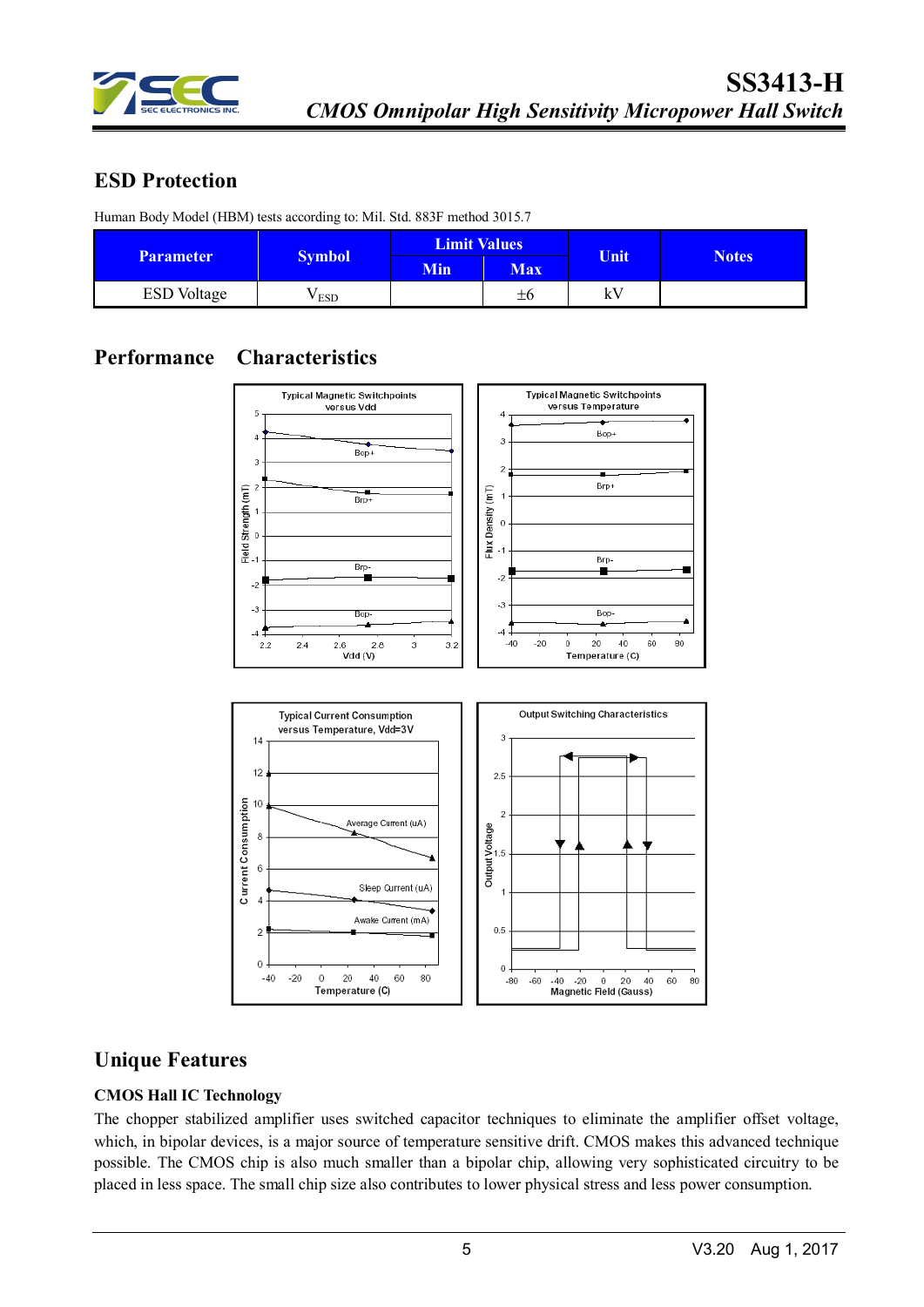

### **Installation Comments**

Consider temperature coefficients of Hall IC and magnetics , as well as air gap and life time variations. Observe temperature limits during wave soldering. Typical IR solder-reflow profile:

- − No Rapid Heating and Cooling.
- − Recommended Preheating for max. 2minutes at 150°C
- − Recommended Reflowing for max. 5seconds at 240°C



#### **ESD Precautions**

Electronic semiconductor products are sensitive to Electro Static Discharge (ESD). Always observe Electro Static Discharge control procedures whenever handling semiconductor products.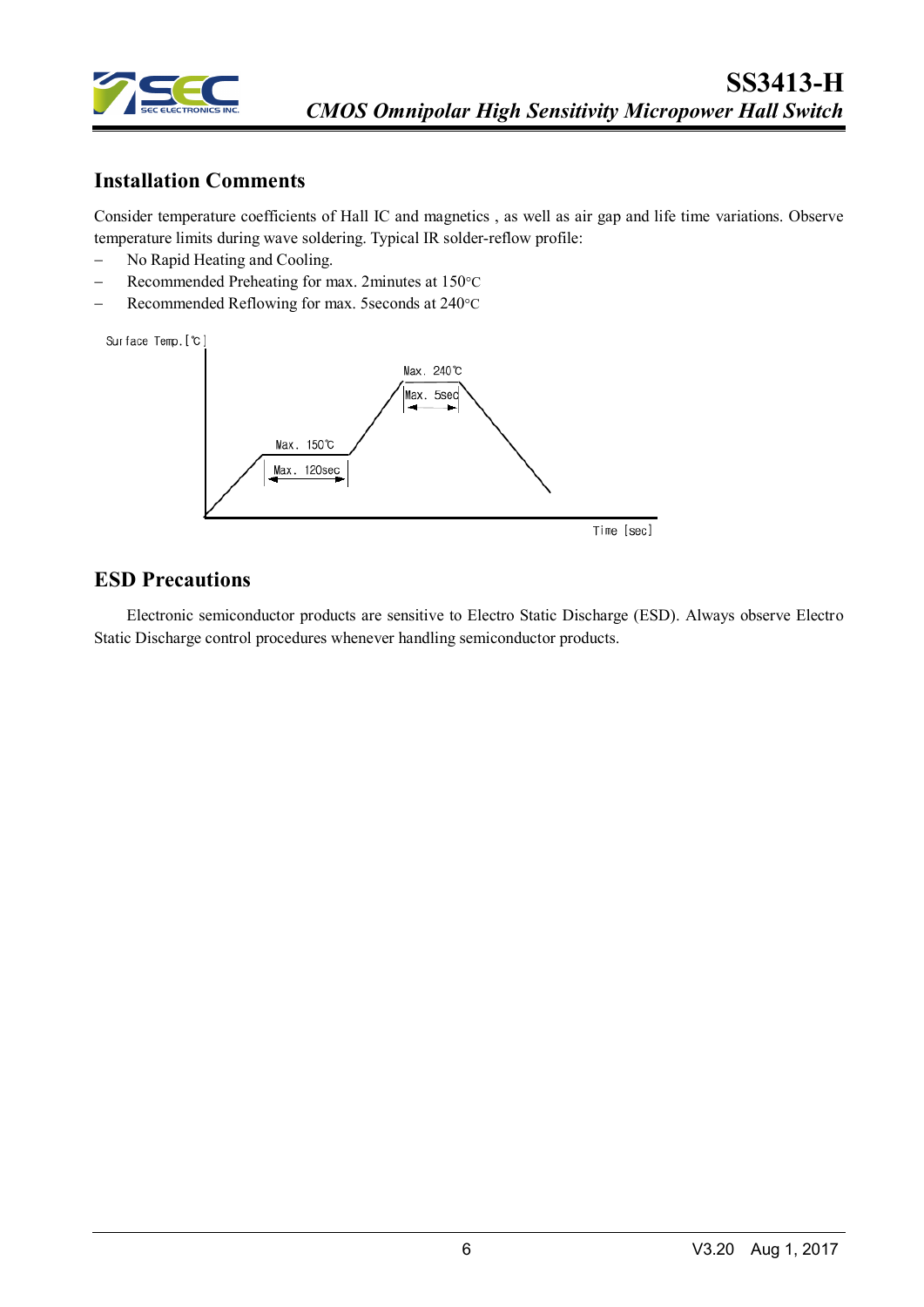

# **Package Information**

**Package SO, 3-Pin SOT-23:**



#### **SOT-23 Package Hall Location**



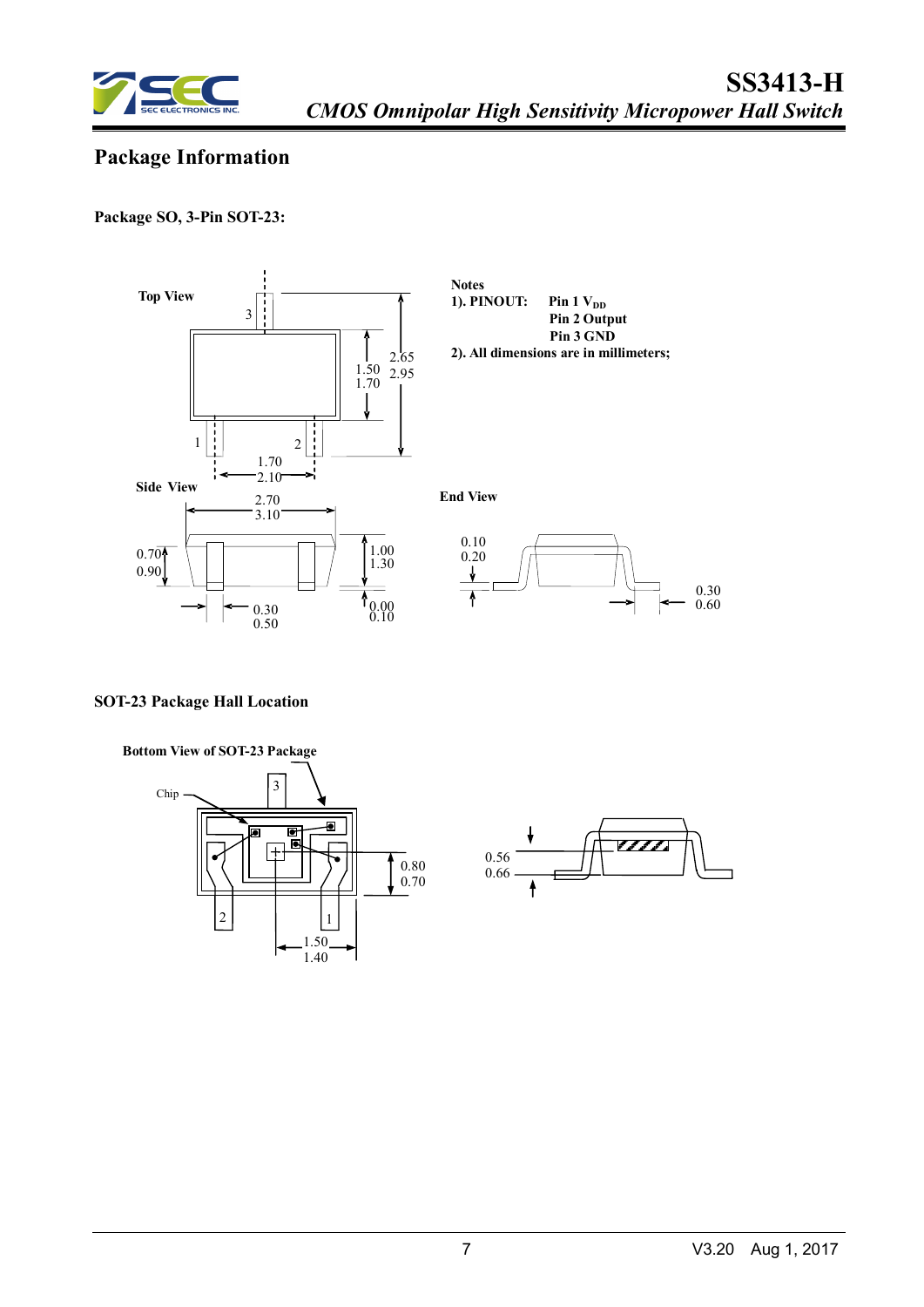

#### **Package ST, 3-Pin TSOT-23:**



**Notes 1). PINOUT:** Pin  $1 V_{DD}$  **Pin 2 Output Pin 3 GND 2). All dimensions are in millimeters;**

**End View**



#### **TSOT-23 Package Hall Location**



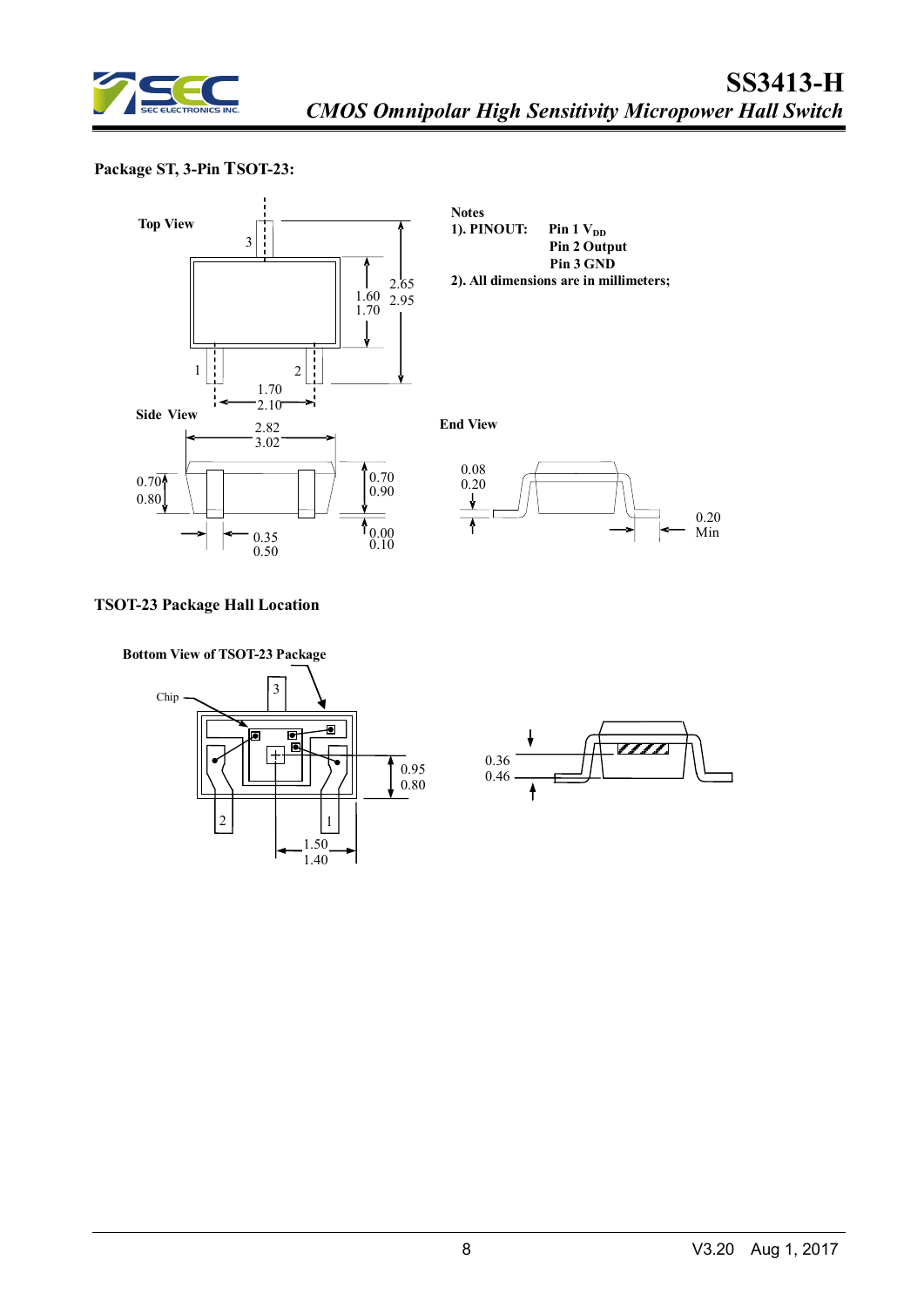

#### **Package UA, 3-Pin SIP:**